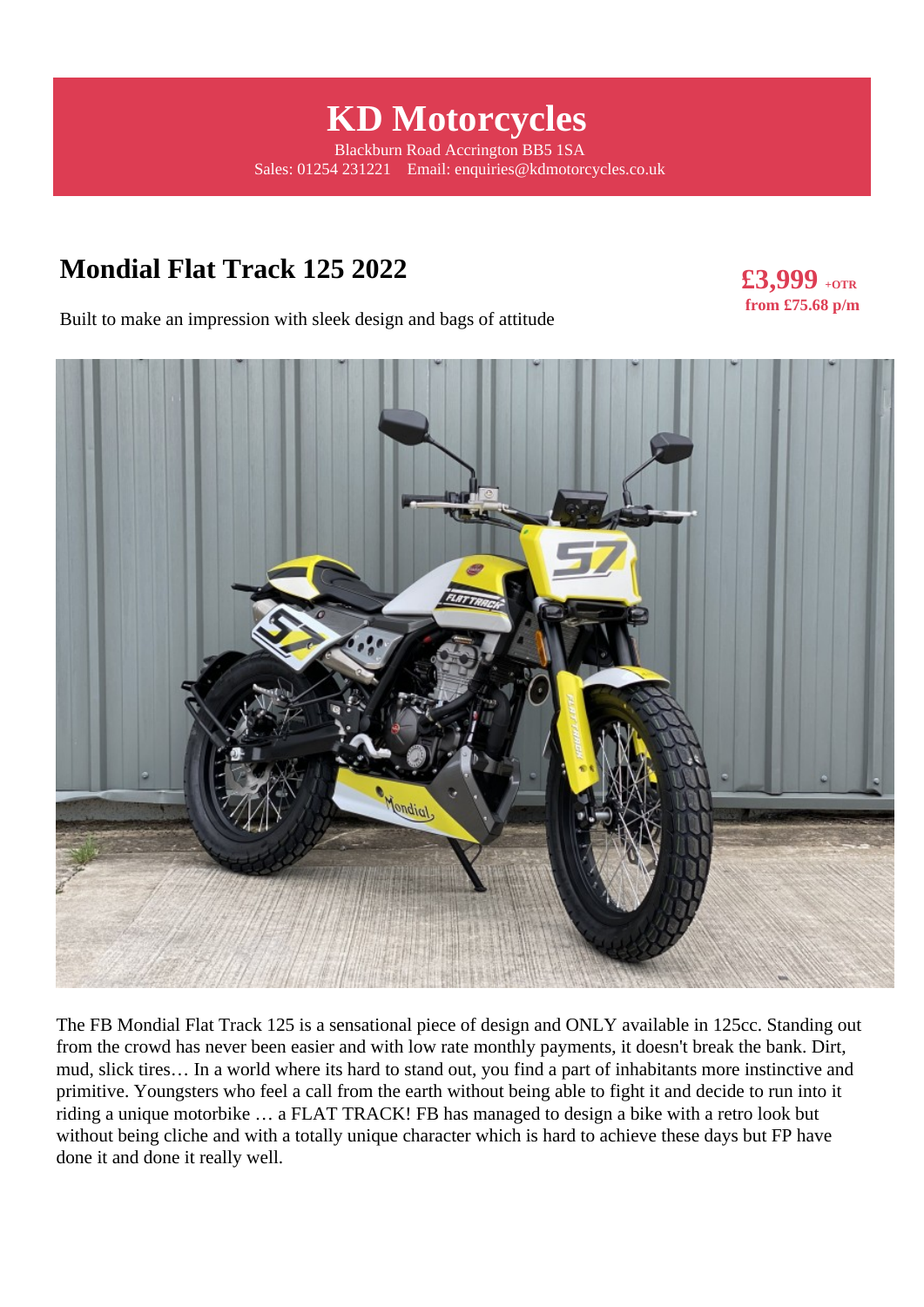#### **Engine**

**ENGINE TYPE** Single Cylinder, 4 stroke, DOHC, 4 valves

**DISPLACEMENT** 124.2cc

**BORE X STROKE** 58mm x 47mm

**COMPRESSION RATION** 12.0:1

**RATED OUTPUT** 11.0kW/9750 r/min

**MAX. TORQUE** 10.5N.m/9750 r/min

**LUBRICATION** Wet Sump

**FUEL SUPPL** Electronic Fuel Injection

**EXHAUST SYSTEM** Euro 5 Compliant

**CERTIFICATION** Euro 5

**CLUTCH** Wet, Multiple Disc

**GEARBOX** 6 Speed

**FINAL DRIVE** Chain

**IGNITION TCI** 

**COOLING SYSTEM** Liquid Cooled

**BATTERY** 12V

**SPARK PLUG** N/A

**STARTING**

Electric

## **Chassis**

| <b>FRAME</b>                        | <b>REAR SUSPENSION</b>               | <b>REAR RIM TYPE</b>      | <b>HEADLIGHT LAMP</b> |
|-------------------------------------|--------------------------------------|---------------------------|-----------------------|
| Diamond                             | Shock absorbers                      | Alloy Rim Steel Spokes    | LED.                  |
| <b>FRONT SUSPENSION</b>             | <b>REAR SUSPENSION STROKE</b>        | <b>REAR RIM DIMENSION</b> | <b>TAILLIGHT LAMP</b> |
| Ø 40 mm USD fork                    | 120 <sub>mm</sub>                    | $3,00\times19?$           | LED.                  |
| <b>FRONT SUSPENSION STROKE</b>      | <b>REAR BRAKE</b>                    | <b>FRONT TYRE</b>         |                       |
| $97$ mm                             | 1 piston floating caliper 220mm disc | $120/80 \times 19$ "      |                       |
| <b>FRONT BRAKE</b>                  | <b>FRONT RIM TYPE</b>                | <b>REAR TYRE</b>          |                       |
| 4 pistons radial caliper 280mm disc | Alloy Rim Steel Spokes               | 130/80 x 19?              |                       |

#### **Dimension**

**LENGTH** 2072mm **UNLADEN WEIGHT** 140kg **SEAT HEIGHT** 846mm

**WIDTH** 798mm

**USABABLE TANK VOLUME** 9.5 Ltr

**HEIGHT** 1108mm

**RESERVE** N/A

**GROUND CLEARANCE** 175mm

**WHEELBASE** 1360mm

### **Colour Options**